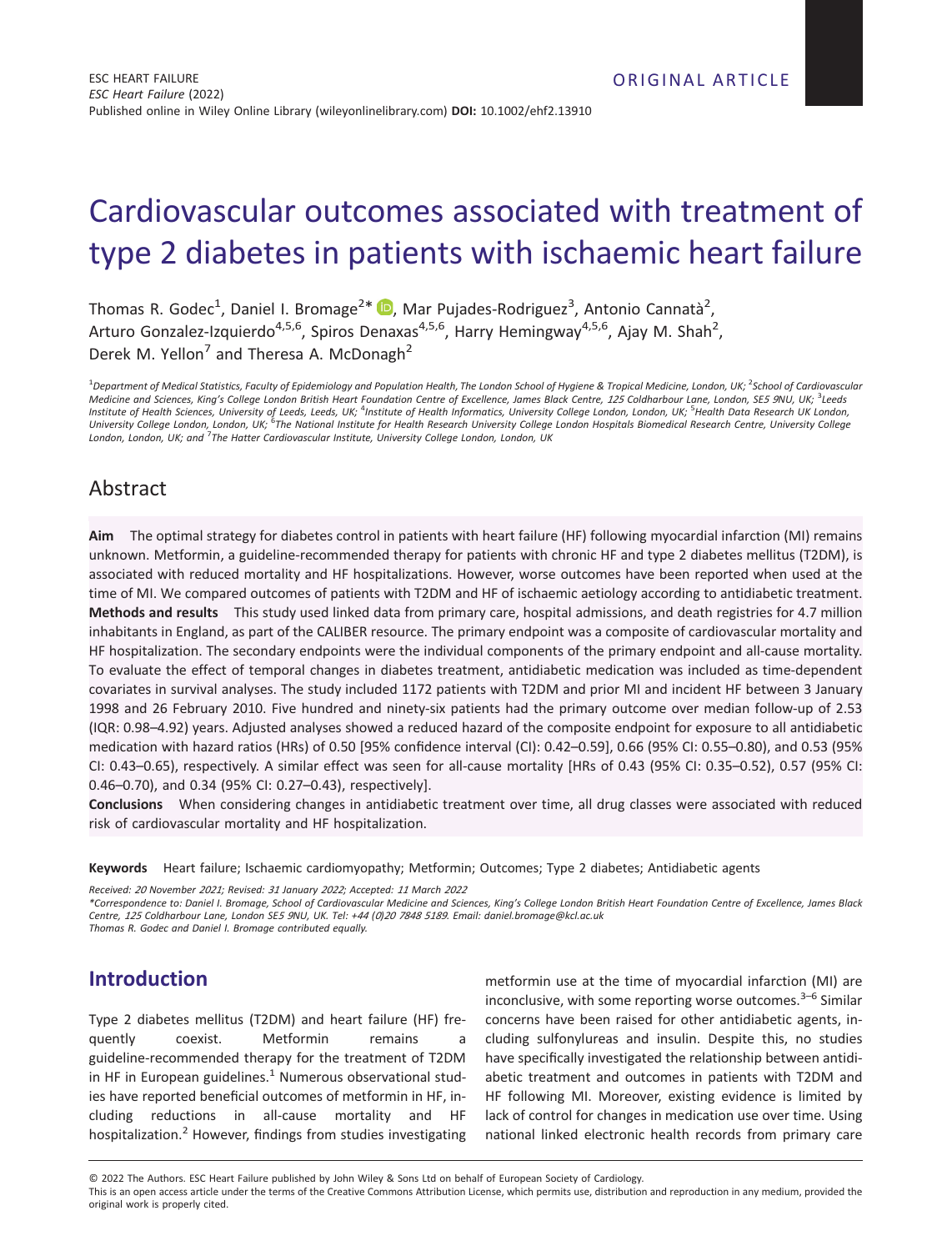and hospitalizations, which include prescribed medication in primary care, we investigated whether antidiabetic drug administration and changes over time were associated with cardiovascular outcomes and all-cause mortality in patients with T2DM and HF of ischaemic aetiology.

### **Methods**

#### **Study design and data sources**

This study used linked longitudinal electronic health records from the Clinical Practice Research Datalink (CPRD) and Hospital Episode Statistics (HES) and cause-specific mortality from the Office for National Statistics (ONS) in England, accessed through the CALIBER programme ([https://www.ucl.ac.uk/](https://www.ucl.ac.uk/health-informatics/caliber) [health-informatics/caliber](https://www.ucl.ac.uk/health-informatics/caliber)).<sup>7</sup> Further methodological details are provided in the supporting information. This was a prospective cohort study, and *Table S<sup>1</sup>* summarizes the STROBE and RECORD checklists for reporting on observational research.<sup>8,9</sup>

### **Study population and exposure definition**

The study included all patients with diagnosis of HF, T2DM, and non-fatal MI (either STEMI or non-STEMI) recorded before or on the same day as HF, between January 1998 and October 2010. Diagnoses of HF, T2DM, and MI were identified in CPRD and HES using previously described and validated phenotyping algorithms.<sup>10,11</sup> Eligibility criteria for study inclusion were no history of HF prior to the study start date, at least one prescription of an oral antidiabetic medication following the index HF diagnosis and before the event of interest, a minimum of 1 year of follow-up since practice registration and since the date on which the data from their CPRD practice were deemed to be of acceptable quality, and to be 18 years of age or above at the time of HF diagnosis. During follow-up, for each drug class, continuous exposure was defined if repeat prescriptions were issued within 90 days and periods of non-exposure started after 90 days. Patients managed by diet alone were excluded, and patients taking thiazolidinediones were also excluded due to established safety issues.<sup>12,13</sup> Patients were permitted to be on more than one antidiabetic medication sequentially or concurrently.

#### **Baseline characteristics**

As a surrogate for glycaemic control at baseline, the level of glycosylated haemoglobin (HbA1c) was determined when this was recorded within a year prior to index HF. For each patient, data on baseline comorbidities and cardiovascular risk factors, including age, sex, body mass index, index of multiple deprivation score, smoking status, systolic and diastolic blood pressure, cholesterol, and history of cardiovascular disease, were defined in previous CALIBER research studies and identified in CPRD, HES, and ONS. $6,14$  Further details are provided in the supporting information.

#### **Study endpoints**

The primary endpoint was a composite of cardiovascular death and HF hospitalizations. Secondary endpoints were the individual components of the primary endpoint (cardiovascular death and HF hospitalizations) and all-cause mortality.

**Figure 1** Study flow diagram. HF, heart failure; MI, myocardial infarction; UTS, up to standard.

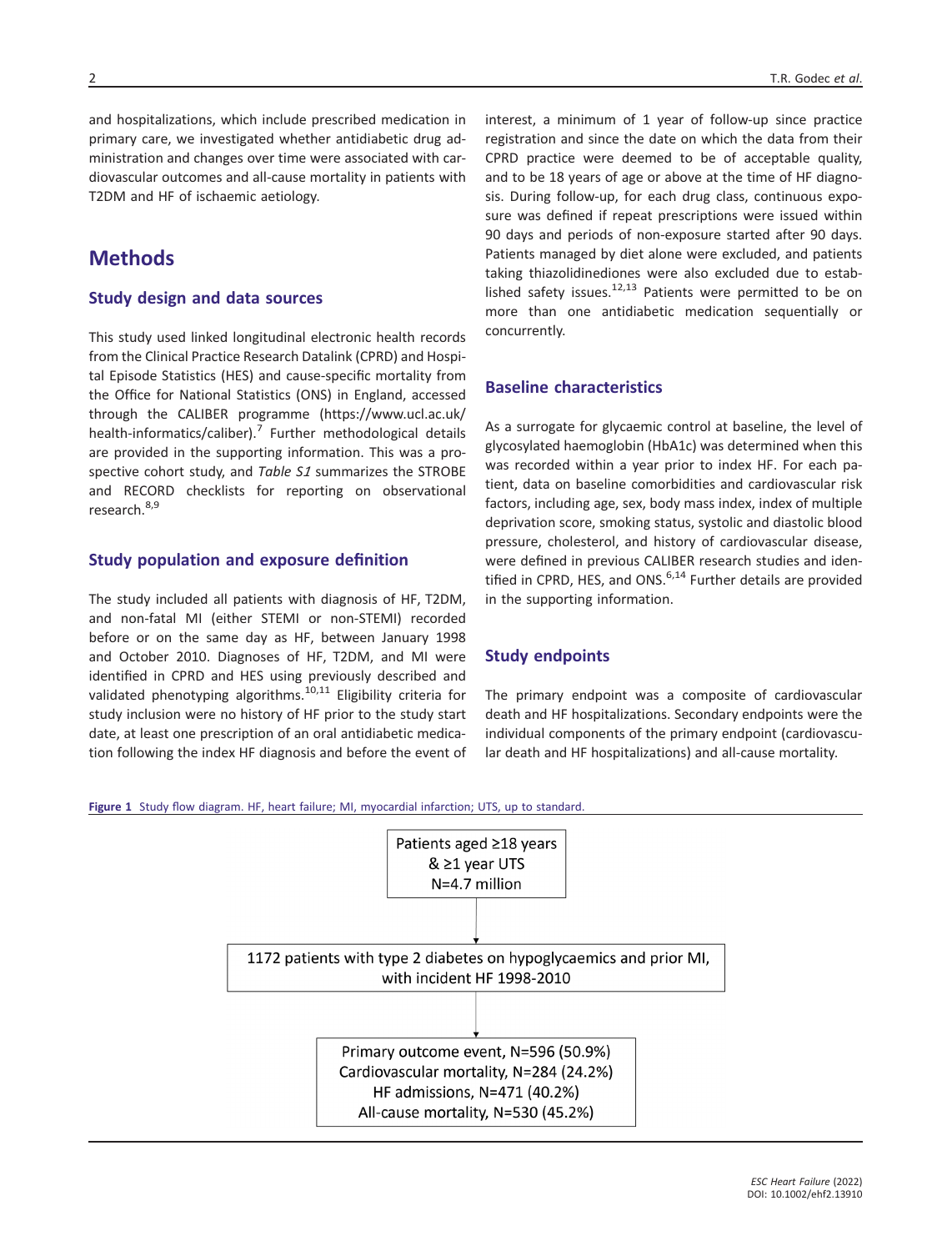#### **Statistical analyses**

Demographic and baseline characteristics of the study population were calculated using means (SDs) for continuous variables or medians (IQRs) as appropriate, and counts (with percentages) for categorical variables. To evaluate the effect of temporal changes in diabetes treatment, antidiabetic medications were included as time-dependent covariates in survival analyses, based on repeat prescription data as above. Subjects were censored at the time of death, leaving their GP practice or last date of data collection. Multivariable Cox proportional hazard regression was used to estimate hazard ratios for the effects of antidiabetic agents. Models were adjusted *a priori* for other antidiabetic drugs (included as time-dependent variables) and established cardiovascular risk factors at baseline: sex, body mass index, and smoking status (all categorical variables), and baseline HbA1c, age, systolic blood pressure, and total serum cholesterol (continuous variables). Additionally, final models were adjusted for baseline covariates where evidence for their relationship with the outcome was found, as shown by a *P <* 0.2 in univariable analyses, or whose inclusion in the model resulted in a change in estimated effect of any of the four medication groups of *>*10%, while ensuring that there were at least 10 events per estimated model coefficient.

#### **Sensitivity analyses**

Sensitivity analyses included, first, using a propensity score approach, as previously described.<sup>6</sup> Briefly, a propensity score in relation to metformin use was predicted for each subject using baseline covariates that showed evidence of an association with the primary composite outcome in a logistic regression model. $^{15,16}$  The estimated propensity scores were then used to create inverse probability weights for each subject.<sup>17</sup> These weights were used in a Cox proportional hazards regression model to estimate treatment group effects. Second, analysis of HF survivors at 30 days post-index MI (i.e. those who left the GP practice, were 'lost to followup' or had an event within 30 days were excluded), to distinguish between acute and chronic effects of antidiabetic medication and minimize the potential confounding effect of the previously observed association between metformin use at the time of MI and increased hazard of major adverse

**Table 1** Median (IQR) and total exposure time antidiabetic medication class during follow-up

|               | Number of patients with some level of<br>exposure during follow-up $\frac{1}{2}$ , $N = 1172$ | Median exposure time (IQR) in those<br>with some level of exposure, years | Total exposure time (percentage of<br>total follow-up time), years |
|---------------|-----------------------------------------------------------------------------------------------|---------------------------------------------------------------------------|--------------------------------------------------------------------|
| Metformin     | 854 (72.9)                                                                                    | $1.81(0.55 - 4.00)$                                                       | 2181.47 (58.5%)                                                    |
| Sulfonylureas | 790 (67.4)                                                                                    | $1.60(0.50-3.52)$                                                         | 1865.76 (50.0%)                                                    |
| Other         | 81 (6.9)                                                                                      | $2.32(1.12 - 4.99)$                                                       | 261.70 (7.0%)                                                      |
| Insulin       | 550 (46.9)                                                                                    | $2.38(0.81 - 4.90)$                                                       | 1701.58 (45.6%)                                                    |

IQR, interquartile range.

Total follow-up time is 3731.14 years.

**Figure 2** Number of events, event rates, and adjusted HRs (95% CI) with forest plot for time-dependent periods of antidiabetic medication class exposure during follow-up and the composite of cardiovascular death and HF hospitalization [primary endpoint]. \*Per 100 person years; \*\*Adjusted for each medication listed in the figure and the following baseline (time of index HF event) characteristics: age, sex, IMD category, BMI, smoking status, HbA1c, SBP, total cholesterol, HbA1c, history of CHD, history of ischaemic stroke, history of TIA, history of AAA, and history of PAD. Note: adjusted analysis performed on multiply imputed data. CI, confidence interval; HR, hazard ratio.

|               | <b>Exposure</b> |       | Non-exposure |       |                                 |         |     |     |                         |     |     |
|---------------|-----------------|-------|--------------|-------|---------------------------------|---------|-----|-----|-------------------------|-----|-----|
| Medication    | n               | Rate* | n            | Rate* | Adjusted HRs (95% CI)** P value |         |     |     |                         |     |     |
| Metformin     | 335             | 30.49 | 261          | 14.78 | 0.50(0.42, 0.59)                | < 0.001 |     |     |                         |     |     |
| Sulfonylureas | 285             | 20.15 | 311          | 21.45 | 0.66(0.55, 0.80)                | < 0.001 |     |     |                         |     |     |
| Other         | 585             | 21.97 | 11           | 5.44  | 0.38(0.21, 0.69)                | 0.001   |     |     |                         |     |     |
| Insulin       | 395             | 24.40 | 201          | 16.14 | 0.53(0.43, 0.65)                | < 0.001 |     |     |                         |     |     |
|               |                 |       |              |       |                                 |         | 0.2 | 0.4 | 0.6                     | 0.8 | 1.0 |
|               |                 |       |              |       |                                 |         |     |     |                         |     |     |
|               |                 |       |              |       |                                 |         |     |     | <b>Favours exposure</b> |     |     |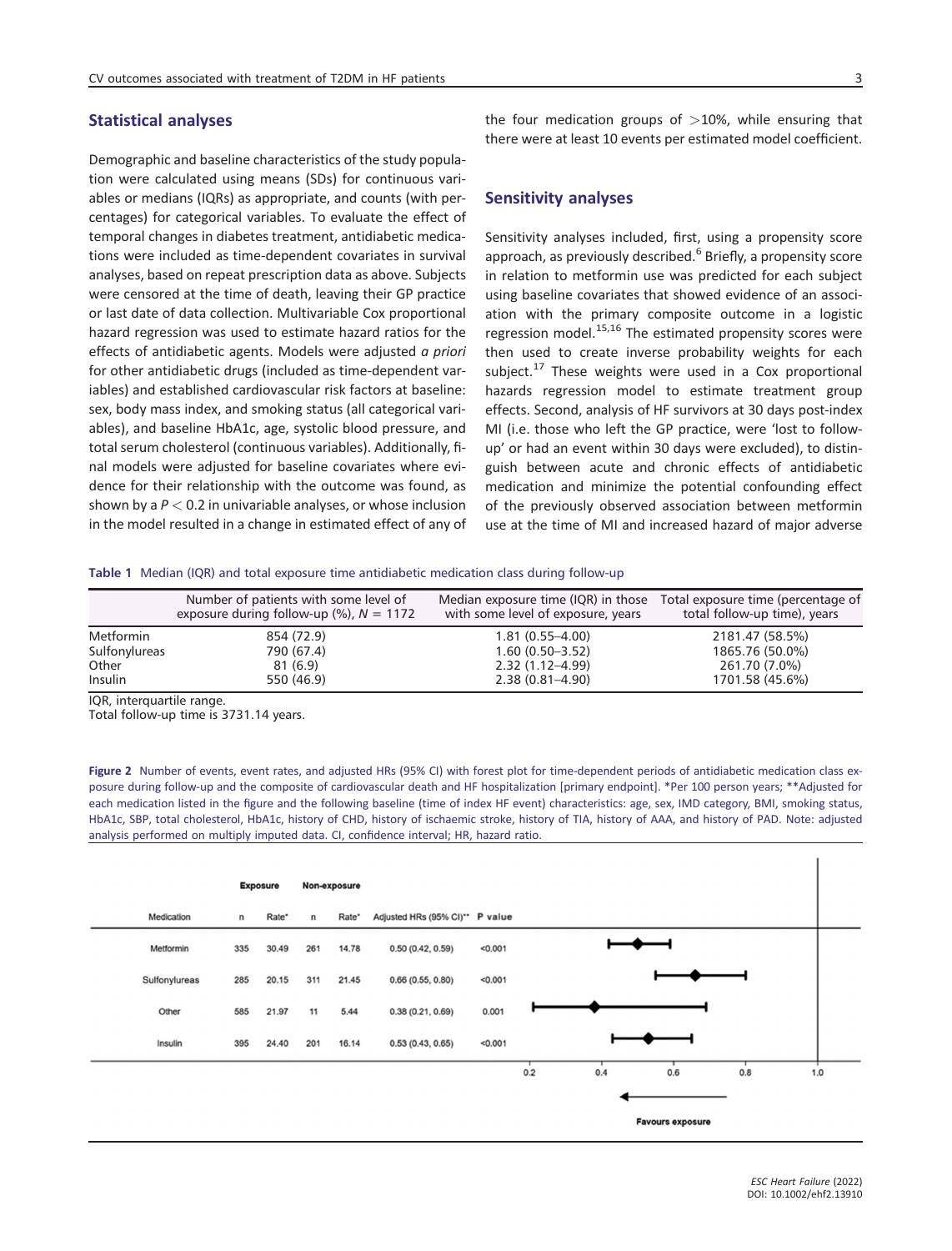cardiovascular events.<sup>6</sup> Further details are given in the supporting information. Third, we repeated the analysis using a 30 day window between prescriptions instead of 90 days to define continuous treatment. Fourth, HbA1c was included as a time-dependent variable to examine the effect of diabetes control over time. Finally, we conducted a complete-case analysis including only patients with complete covariate data to assess the effect of missingness.

### **Results**

### **Antidiabetic agent use and patient baseline characteristics**

Out of 4.7 million patients in the linked CPRD-HES-ONS dataset, we identified 1172 eligible patients with T2DM on antidiabetic agents and with prior MI, who had incident HF during the study period (*Figure <sup>1</sup>*). Of these eligible patients, 854 (72.9%) took metformin, 790 (67.4%) a sulfonylurea, 81 (6.9%) 'other', and 550 (46.9%) insulin at some point during follow-up. The median follow-up time was 2.53 (IQR: 0.98–4.92) years, and total person years of follow-up was 3731.14 (total exposure duration for each medication is given in *Table <sup>1</sup>*). A total of 596 (50.9%) had a primary outcome event during follow-up (*Figure <sup>2</sup>*).

Patient baseline characteristics are shown in *Table <sup>2</sup>*. Patients' mean age was 71, and 37.1% were women. Median baseline HbA1c was 56 (IQR 49–69) mmol/mol. Approximately 74.5% and 71.0% of patients had been previously treated with metformin and sulfonylureas, respectively, while only 27.9% had previously received insulin.

#### **Outcomes**

Adjusted models showed a reduction in the hazard of the composite endpoint for periods on metformin, sulfonylureas, or insulin, with HRs of 0.50 (95% CI: 0.42–0.59), 0.66 (95% CI: 0.55–0.80), and 0.53 (95% CI: 0.43–0.65), respectively (*P <* 0.001 for all; *Figure <sup>2</sup>*) compared with periods of nonuse. This association was also found for the secondary outcomes of cardiovascular mortality and HF hospitalization (*Table <sup>3</sup>*). Similarly, diabetic drug treatment was associated with a reduction of all-cause mortality, with HRs of 0.43 (95% CI: 0.35–0.52), 0.57 (95% CI: 0.46–0.70), and 0.34 (95% CI: 0.27–0.43), respectively (*P <* 0.001 for all).

#### **Sensitivity analyses**

In survivors after 30 days post-HF diagnosis, the associations between the study outcomes and antidiabetic drug treatment persisted (*Table <sup>4</sup>*). However, the complete case analysis showed a weaker association with metformin (HR: 0.60; **Table 2** Baseline patient characteristics by primary outcome status, in patients with at least one prescription for an antidiabetic mediation during follow-up

|                                     | Distribution of<br>baseline characteristics ( $N = 1172$ ) |
|-------------------------------------|------------------------------------------------------------|
| Age (years), mean (SD)              | 71.26 (11.17)                                              |
| Female, n (%)                       | 435 (37.1)                                                 |
| IMD, $n$ $\left(\frac{9}{6}\right)$ |                                                            |
| <8.5 (least deprived)               | 187 (16.3)                                                 |
| 8.5 to $<$ 34.18                    | 740 (64.4)                                                 |
| ≥34.18 (most deprived)              | 222 (19.3)                                                 |
| BMI (kg/m <sup>2</sup> ), n (%)     |                                                            |
| $<$ 20                              | 26(2.3)                                                    |
| $20 - 25$                           | 217 (19.2)                                                 |
| $25 - 30$                           | 427 (37.8)                                                 |
| $30 - 35$                           | 290 (25.7)                                                 |
| >35                                 | 169 (15.0)                                                 |
| Smoking status, n (%)               |                                                            |
| Never-smoker                        | 498 (43.3)                                                 |
| Ex-smoker                           | 499 (43.4)                                                 |
| Current smoker                      | 152 (13.2)                                                 |
| Systolic BP (mmHg), mean (SD)       | 137 (23)                                                   |
| Diastolic BP (mmHg),                | 75 (11)                                                    |
| mean (SD)                           |                                                            |
| HbA1c (mmol/mol),                   | 56 (49–69)                                                 |
| median (IQR)                        |                                                            |
| Prior diabetes medication, n (%)    |                                                            |
| Metformin, n (%)                    | 873 (74.5)                                                 |
| Sulfonylureas, n (%)                | 832 (71.0)                                                 |
| Thiazolidinediones, n (%)           | 157 (13.4)                                                 |
| Acarbose, n (%)                     | 72 (6.1)                                                   |
| DPP4 inhibitors, n (%)              | 10(0.9)                                                    |
| GLP1 agonists, n (%)                | 2(0.2)                                                     |
| Meglitinides, n (%)                 | 2(0.2)                                                     |
| Insulin, $n$ $(\%)$                 | 327 (27.9)                                                 |
| HDL serum cholesterol               | 1.17 (0.38)                                                |
| (mmol/L), mean (SD)                 |                                                            |
| Total serum cholesterol             | 4.25 (1.25)                                                |
| (mmol/L), mean (SD)                 |                                                            |
| History of cardiovascular           |                                                            |
| disease                             |                                                            |
| CHD, $n$ $\left(\% \right)$         | 666 (56.8)                                                 |
| Ischaemic stroke, n (%)             | 44 (3.8)                                                   |
| TIA, $n$ $\left(\% \right)$         | 81(6.9)                                                    |
| PAD, $n$ $%$                        | 237 (20.2)                                                 |
| AAA, n (%)                          | 219 (18.7)                                                 |
| Angina, n (%)                       | 602 (51.4)                                                 |

AAA, abdominal aortic aneurysm; BMI, body mass index; CHD, coronary heart disease; DPP, dipeptidyl peptidase; GLP, glucagon-like peptide; HbA1c, haemoglobin A1c; HDL, high density lipoprotein; IMD, index of multiple deprivation; MI, myocardial infarction; NOS, not otherwise specified; PAD, peripheral arterial disease; TIA, transient ischaemic attack.

Patients with missing data were as follows: 43 for BMI, 23 for smoking status, 4 for IMD score, 7 for systolic and diastolic blood pressure, 300 for HbA1c, 191 for HDL cholesterol, and 47 for total cholesterol. *P* value is either from a  $\chi^2$  test if categorical or *t*-test with unequal variances if continuous.

95% CI: 0.44–0.82, *P* = 0.001) and a lack of association with sulfonylureas (HR: 0.85; 95% CI: 0.61–1.18; *P* = 0.329). The propensity score analysis showed consistent results, with HRs for metformin, sulfonylureas and insulin for the composite outcome of 0.46 (95% CI: 0.39–0.55), 0.67 (95% CI: 0.55–0.82), and 0.52 (95% CI: 0.43–0.65), respectively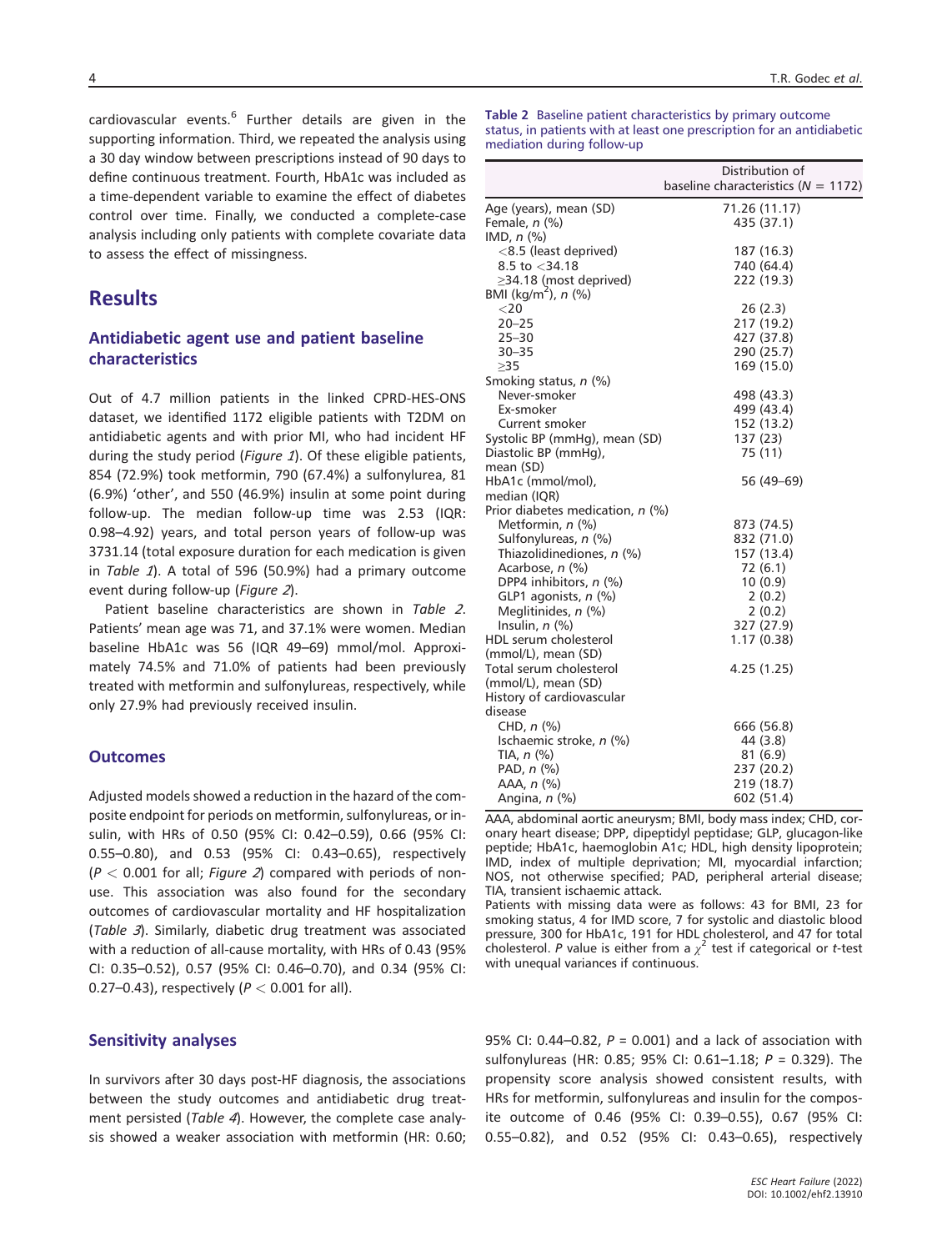| Secondary<br>endpoint | Medication<br>exposure | Events during<br>unexposed, $n$ $(\%)$ | Rate per<br>100 <sub>py</sub> | Events during<br>exposed, $n$ $(\%)$ | Rate per<br>100 <sub>py</sub> | Adjusted HR (95% CI) <sup>a</sup> | P value |
|-----------------------|------------------------|----------------------------------------|-------------------------------|--------------------------------------|-------------------------------|-----------------------------------|---------|
| HF hospitalization    | <b>Metformin</b>       | 211                                    | 11.89                         | 260                                  | 23.85                         | $0.50(0.41 - 0.60)$               | < 0.001 |
|                       | Sulfonylureas          | 234                                    | 16.56                         | 237                                  | 16.33                         | $0.61(0.50 - 0.75)$               | < 0.001 |
|                       | Other                  | 464                                    | 17.91                         |                                      | 3.47                          | $0.30(0.14 - 0.64)$               | 0.002   |
|                       | Insulin                | 311                                    | 19.24                         | 160                                  | 12.82                         | $0.51(0.40 - 0.64)$               | < 0.001 |
| CV-related mortality  | Metformin              | 178                                    | 11.24                         | 106                                  | 4.93                          | $0.50(0.39 - 0.64)$               | < 0.001 |
|                       | Sulfonylureas          | 148                                    | 7.88                          | 136                                  | 7.34                          | $0.66(0.50-0.85)$                 | 0.002   |
|                       | Other                  | 273                                    | 7.90                          | 11                                   | 3.99                          | $0.70(0.33 - 1.47)$               | 0.348   |
|                       | Insulin                | 81                                     | 4.74                          | 203                                  | 10.03                         | $0.41(0.30 - 0.57)$               | < 0.001 |
| All-cause mortality   | Metformin              | 184                                    | 8.43                          | 346                                  | 22.33                         | $0.43(0.35 - 0.52)$               | < 0.001 |
|                       | Sulfonylureas          | 265                                    | 14.20                         | 265                                  | 12.59                         | $0.57(0.46 - 0.70)$               | < 0.001 |
|                       | Other                  | 520                                    | 14.99                         | 10                                   | 3.82                          | $0.38(0.18 - 0.79)$               | 0.009   |
|                       | Insulin                | 140                                    | 8.23                          | 390                                  | 19.22                         | $0.34(0.27-0.43)$                 | < 0.001 |

**Table 3** Hazard ratios (95% CI) for the association between time-dependent exposure to antidiabetic medication classes during follow-up and secondary endpoints

CI, confidence interval; CV, cardiovascular; HF, heart failure; HR, hazard ratio.

Adjusted analysis performed on multiply imputed data.

a Adjusted for each medication listed in the table and HbA1c in a time-dependent fashion, and the following baseline (time of index HF event) characteristics were age, sex, IMD category, BMI, smoking status, SBP, total cholesterol, HbA1c, history of CHD, history of ischaemic stroke, history of TIA, history of AAA, and history of PAD.

**Table 4** Sensitivity analyses, HRs (95% CI) for the association between time-dependent exposure to antidiabetic medication classes during follow-up, and the composite of cardiovascular death and HF hospitalization [primary endpoint]

| Sensitivity analysis type                               | Exposure                         | Adjusted HR (95% CI) <sup>a</sup> | P value   |
|---------------------------------------------------------|----------------------------------|-----------------------------------|-----------|
| Excluding first 30 days (32 subjects were censored      | <b>Metformin</b>                 | $0.49(0.41 - 0.59)$               | < 0.001   |
| within the first 30 days: 24 died, 8 lost) $[N = 1140]$ | Sulfonylureas                    | $0.70(0.58 - 0.84)$               | < 0.001   |
|                                                         | Other                            | $0.49(0.29 - 0.82)$               | 0.007     |
|                                                         | Insulin                          | $0.55(0.44 - 0.68)$               | < 0.001   |
| Complete case analysis $[N = 393]$                      | <b>Metformin</b>                 | $0.60(0.44 - 0.82)$               | 0.001     |
|                                                         | Sulfonylureas                    | $0.85(0.61 - 1.18)$               | 0.329     |
|                                                         | Other                            | $0.21(0.06 - 0.74)$               | 0.015     |
|                                                         | Insulin                          | $0.59(0.41 - 0.86)$               | 0.007     |
|                                                         | Metformin                        | $0.46(0.39 - 0.55)$               | $<$ 0.001 |
| Propensity score analysis <sup>b</sup> $[N = 1172]$     | Sulfonylureas                    | $0.67(0.55 - 0.82)$               | < 0.001   |
|                                                         | Other                            | $0.33(0.17-0.66)$                 | 0.002     |
|                                                         | Insulin                          | $0.53(0.43 - 0.65)$               | < 0.001   |
| Adjustment for time-dependent HbA1c levels              | Metformin                        | $0.50(0.43 - 0.60)$               | < 0.001   |
| $[N = 1172]$                                            | Sulfonylureas                    | $0.65(0.54 - 0.78)$               | < 0.001   |
|                                                         | Other                            | $0.41(0.24 - 0.72)$               | 0.002     |
|                                                         | Insulin                          | $0.54(0.44 - 0.66)$               | < 0.001   |
|                                                         | HbA1c (per 10 mmol/mol increase) | $1.04(0.98 - 1.09)$               | 0.217     |

A test against linearity for HbA1c provided no evidence  $(P = 0.460)$ .

Adjusted for each medication listed in the table and HbA1c in a time-dependent fashion, and the following baseline (time of index HF event) characteristics were age, sex, IMD category, BMI, smoking status, SBP, total cholesterol, HbA1c, history of CHD, history of ischaemic stroke, history of TIA, history of AAA, and history of PAD.

b Analysis was performed using inverse probability of treatment weight (IPTW), adjusted for use of each of the other medication exposures listed in the table in a time-dependent fashion. Variables used to create the propensity scores were age at index event, sex, ethnicity, BMI, fasted glucose, HbA1c, smoking status, total serum cholesterol, previous stroke, previous AAA, previous angina, and if ever prescribed insulin prior to index event.

(*P <* 0.001 for all). Furthermore, controlling for temporal changes in diabetes control during follow-up, as measured by the HbA1c level, did not alter the associations. Additional sensitivity analyses were consistent with the main analysis and are described in the supporting information.

# **Discussion**

Metformin is a guideline-recommended therapy for the treatment of T2DM in HF. $<sup>1</sup>$  Despite evidence for a beneficial effect</sup> in this context, $2$  the evidence is more contentious in patients with T2DM and acute  $MI<sub>0</sub><sup>6</sup>$  and no studies have specifically investigated antidiabetic agent choice in patients with T2DM and HF of ischaemic aetiology. We interrogated the prospectively recorded EHRs of patients with T2DM and HF of ischaemic aetiology in England, including primary care data linked to hospital admission and mortality data. To our knowledge, this is the first study specifically investigating the association of antidiabetic therapy and outcomes in this cohort of patients.

We identified 1172 patients with T2DM and prior MI who had incident HF during the study period. Of the 50.9% who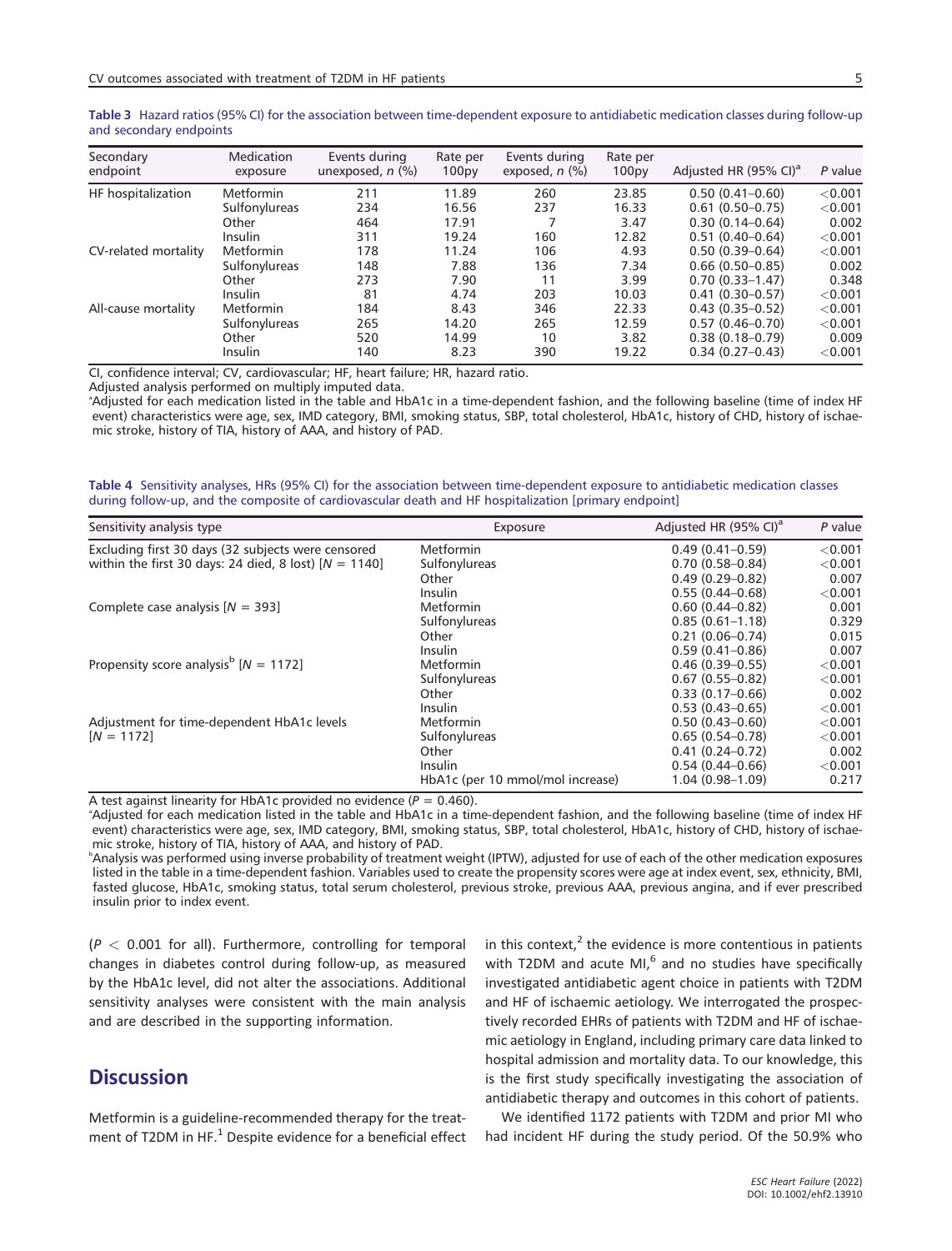had a primary outcome event, most were taking metformin, which has previously been associated with reduced all-cause mortality among patients with HF and T2DM.<sup>18</sup> However, using adjusted analysis with drug class and HbA1c as time-dependent variables, to account for temporal changes in medication use, periods of non-use, and diabetes control, we observed a reduced hazard of both the composite and secondary endpoints for all major antidiabetic drug classes compared with not using the drug. These findings suggest that all included classes of antidiabetic agent, not just metformin, are associated with a reduced risk of cardiovascular mortality and HF hospitalization, which appears to be independent of temporal changes in diabetes control. However, the association was attenuated for sulfonylureas and insulin in complete case analysis, which may be a source of bias, and the results should therefore be interpreted with caution.

Potential reasons for this finding, which contrasts with previous literature suggesting better outcomes among metformin users, $2,18$  might be two-fold. Firstly, patients' medication usage may change over time, and therefore, events may be misclassified. Similarly, diabetes control varies over time. To account for this, we used antidiabetic medication and HbA1c levels as time-dependent covariates to reflect periods of medication use and non-use. Secondly, previous studies have included thiazolidinediones, which have known safety issues $^{12,13}$  and might therefore be a source of bias.

The European Society of Cardiology recommends metformin for possible safety and economic reasons, despite limited evidence.<sup>19</sup> Our results show that metformin, sulfonylureas, and insulin are all associated with a reduction in the hazard of cardiovascular mortality and HF hospitalization, with no antidiabetic medication class having a clear association with greater benefit.

### **Strengths and limitations**

This study has several strengths. Firstly, the longitudinal study design and the analysis of antidiabetic medication and HbA1c as time-varying covariates account for periods of use and non-use, as well as diabetic control, during follow-up. Secondly, using three linked electronic data sources, which are representative of the general population, maximizes the ascertainment of outcomes. Thirdly, medication status and baseline characteristics were recorded prospectively, prior to the development of HF, which limits the possibility of recall bias. Fourth, we accounted for the use of other antidiabetic medications in our analyses and removed patients taking thiazolidinediones, which risk introducing confounding due to their known harmful effects in HF. Finally, because we used a 90 day window to define discontinuation of medication, and most prescriptions are shorter than this, we account for 'residual' medication effects.

In this observational study, we can only report associations and not causal relationships as potential bias because of unmeasured confounding factors or indication bias might be present. Furthermore, although we adjusted for HbA1c level, we were not able to adjust for other parameters of diabetes control, which were unavailable. However, the baseline characteristics of patients with and without events were similar, both to each other and to other studies. $3$  Next, while we assumed that patients with prior MI and no history of HF had HF of ischaemic aetiology, we were unable to exclude other aetiologies. Finally, as with all such studies, we were unable to account for adherence or dosage information. Further strengths and limitations are addressed in the supporting information.

This study predates the use of newer treatments for T2DM such as sodium-glucose-co-transporter-2 inhibitors (several drugs of this class improve outcomes in HF, irrespective of the presence of  $T2DM^{20-22}$  and the GLP-1 agonists and DPP-4 inhibitors. Future research will focus on comparing these newer therapies with metformin to look for any potential differences in outcome.

### **Conclusions**

Acknowledging the limitations of observational studies and possible bias indicated by the complete case analysis, this study suggests that metformin, sulfonylureas, and insulin are associated with similar beneficial effects in patients with T2DM and HF of ischaemic aetiology. Defining the optimum regime of antidiabetic medication for patients with HF and T2DM is an outstanding question and should be the focus of future randomized studies.

### **Acknowledgements**

This study is based in part on data from the Clinical Practice Research Datalink obtained under licence from the UK Medicines and Healthcare products Regulatory Agency. The data are provided by patients and collected by the NHS as part of their care and support. The interpretation and conclusions contained in this study are those of the author/s alone. HES and ONS Data, Copyright (2021), reused with the permission of The Health & Social Care Information Centre. All rights reserved. The OPCS Classification of Interventions and Procedures, codes, terms and text is Crown copyright (2016) published by Health and Social Care Information Centre, also known as NHS Digital and licensed under the Open Government Licence available at [http://www.nationalarchives.gov.](http://www.nationalarchives.gov.uk/doc/open-government-licence/opengovernment-licence.htm) [uk/doc/open-government-licence/opengovernment-licence.](http://www.nationalarchives.gov.uk/doc/open-government-licence/opengovernment-licence.htm) [htm](http://www.nationalarchives.gov.uk/doc/open-government-licence/opengovernment-licence.htm) This study was carried out as part of the CALIBER programme (<https://www.ucl.ac.uk/healthinformatics/caliber>).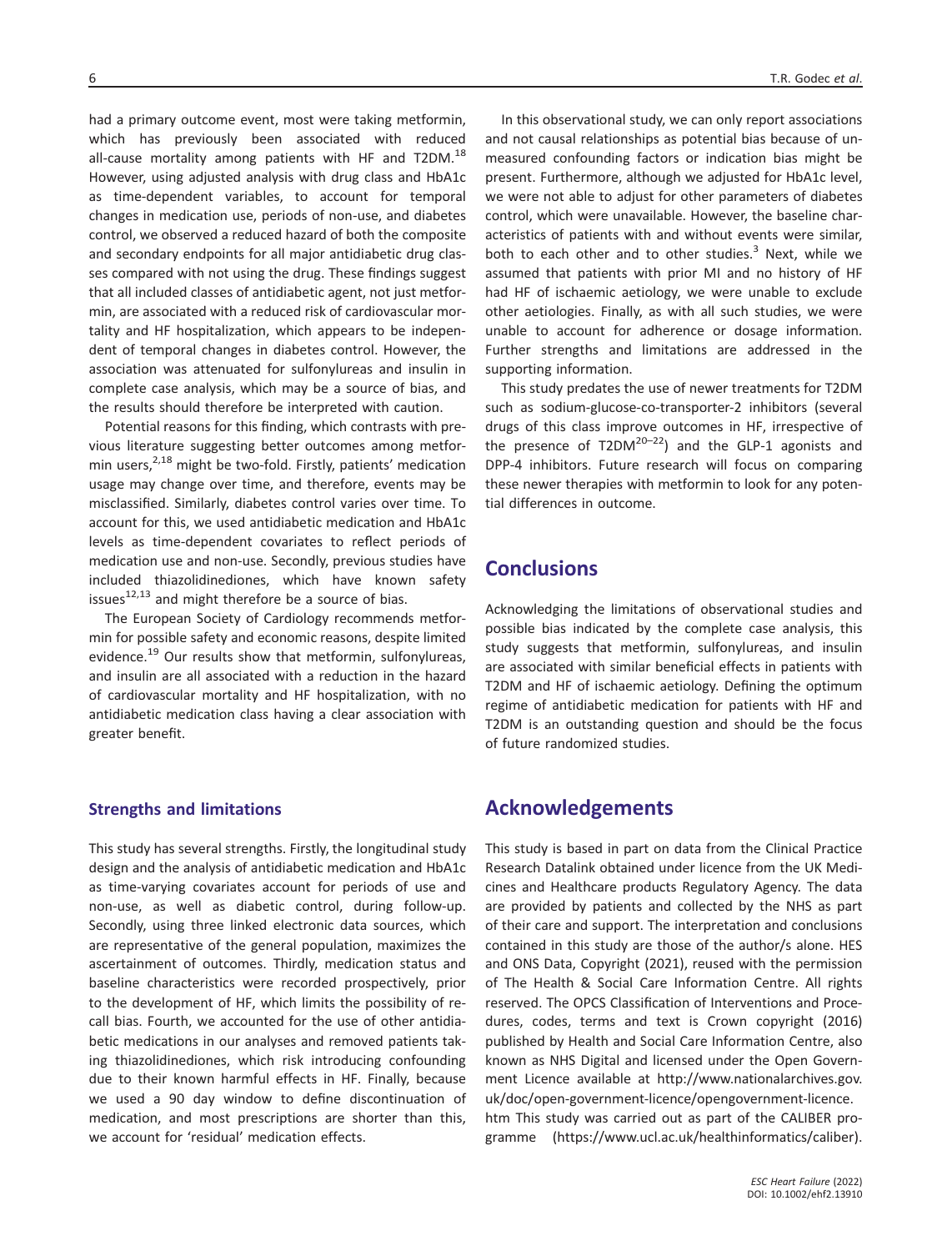CALIBER, led from the UCL Institute of Health Informatics, is a research resource consisting of anonymized, curated variables extracted from linked electronic health records, methods and tools, specialized infrastructure, and training and support.

# **Conflict of interest**

None declared.

# **Funding**

D.B. has received funding from a National Institute for Health Research Clinical Lectureship (CL-2016-17-001) and the Academy of Medical Sciences (SGL020\1087). M.P.R. is employed by IQVIA, a research contract organization. H.H. is a National Institute for Health Research (NIHR Senior Investigator). This study is part of the BigData@Heart Consortium that is funded by the Innovative Medicines Initiative-2 Joint Undertaking (grant agreement 116074). This Joint Undertaking receives support from the European Union's Horizon 2020 research and innovation programme and EFPIA; it is chaired, by DE Grobbee and SD Anker, partnering with 20 academic and industry partners and ESC. This work is supported by Health Data Research UK, which is funded by the UK Medical Research Council, Engineering and Physical Sciences Research Council, Economic and Social Research Council, Department of Health and Social Care (England), Chief Scientist Office of the Scottish Government Health and Social Care Directorates, Health and Social Care Research and Development Division (Welsh Government), Public Health Agency (Northern Ireland), British Heart Foundation, and Wellcome. This study was supported by National Institute for Health Research (RP-PG-0407-10314) and Wellcome Trust (086091/Z/08/Z). This study was supported by the Farr Institute of Health Informatics Research at UCL Partners, from the Medical Research Council, Arthritis Research UK, British Heart Foundation, Cancer Research UK, Chief Scientist Office, Economic and Social Research Council, Engineering and Physical Sciences Research Council, National Institute for Health Research, National Institute for Social Care and Health Research, and Wellcome Trust (MR/K006584/1). This paper represents independent research part funded (A.G.I. and S.D.) by the National Institute for Health Research (NIHR) Biomedical Research Centre at University College London Hospitals.

## **Supporting information**

Additional supporting information may be found online in the Supporting Information section at the end of the article.

#### **Table S1.** STROBE and RECORD checklists.

**Table S2.** Sensitivity analyses for antidiabetic drugs post index HF event and prior to censorship, and HR (95% CI) of exposure vs. no exposure for primary outcome.

# References

- 1. McDonagh TA, Metra M, Adamo M, Gardner RS, Baumbach A, Bohm M, Burri H, Butler J, Čelutkienė J, Chioncel O, Cleland JGF, Coats AJS, Crespo-Leiro MG, Farmakis D, Gilard M, Heymans S, Hoes AW, Jaarsma T, Jankowska EA, Lainscak M, Lam CSP, Lyon AR, McMurray JJV, Mebazaa A, Mindham R, Muneretto C, Francesco Piepoli M, Price S, Rosano GMC, Ruschitzka F, Kathrine Skibelund A, ESC Scientific Document Group. 2021 ESC guidelines for the diagnosis and treatment of acute and chronic heart failure. *Eur Heart J*. 2021; **42**: 3599–3726.
- 2. Eurich DT, Weir DL, Majumdar SR, Tsuyuki RT, Johnson JA, Tjosvold L, Vanderloo SE, McAlister FA. Comparative safety and effectiveness of metformin in patients with diabetes mellitus and heart failure: systematic review of observational studies involving 34,000 patients. *Circ Heart Fail*. 2013; **6**: 395–402.
- 3. Lexis CP, Wieringa WG, Hiemstra B, van Deursen VM, Lipsic E, van der Harst P, van Veldhuisen DJ, van der Horst IC. Chronic metformin treatment is associated with reduced myocardial infarct size in diabetic patients with ST-segment elevation myocardial infarction. *Cardiovasc Drugs Ther*. 2014; **28**: 163–171.
- 4. Basnet S, Kozikowski A, Makaryus AN, Pekmezaris R, Zeltser R, Akerman M, Lesser M, Wolf-Klein G. Metformin and myocardial injury in patients with diabetes and ST-segment elevation myocardial infarction: a propensity score matched analysis. *J Am Heart Assoc*. 2015; **4**: e002314.
- 5. Techiryan G, Weil BR, Palka BA, Canty JM Jr. Effect of intracoronary metformin on myocardial infarct size in swine. *Circ Res*. 2018; **123**: 986–995.
- 6. Bromage DI, Godec TR, Pujades-Rodriguez M, Gonzalez-Izquierdo A, Denaxas S, Hemingway H, Yellon DM. Metformin use and cardiovascular outcomes after acute myocardial infarction

in patients with type 2 diabetes: a cohort study. *Cardiovasc Diabetol*. 2019; **18**: 168.

- 7. Denaxas S, Gonzalez-Izquierdo A, Direk K, Fitzpatrick NK, Fatemifar G, Banerjee A, Dobson RJB, Howe LJ, Kuan V, Lumbers RT, Pasea L, Patel RS, Shah AD, Hingorani AD, Sudlow C, Hemingway H. UK phenomics platform for developing and validating electronic health record phenotypes: CALIBER. *J Am Med Inform Assoc*. 2019; **26**: 1545–1559.
- 8. von Elm E, Altman DG, Egger M, Pocock SJ, Gotzsche PC, Vandenbroucke JP, STROBE Initiative. Strengthening the reporting of observational studies in epidemiology (STROBE) statement: guidelines for reporting observational studies. *BMJ*. 2007; **335**: 806–808.
- 9. Benchimol EI, Smeeth L, Guttmann A, Harron K, Moher D, Petersen I, Sørensen HT, von Elm E, Langan SM, RECORD Working Committee. The REporting of studies conducted using observational routinely-collected health